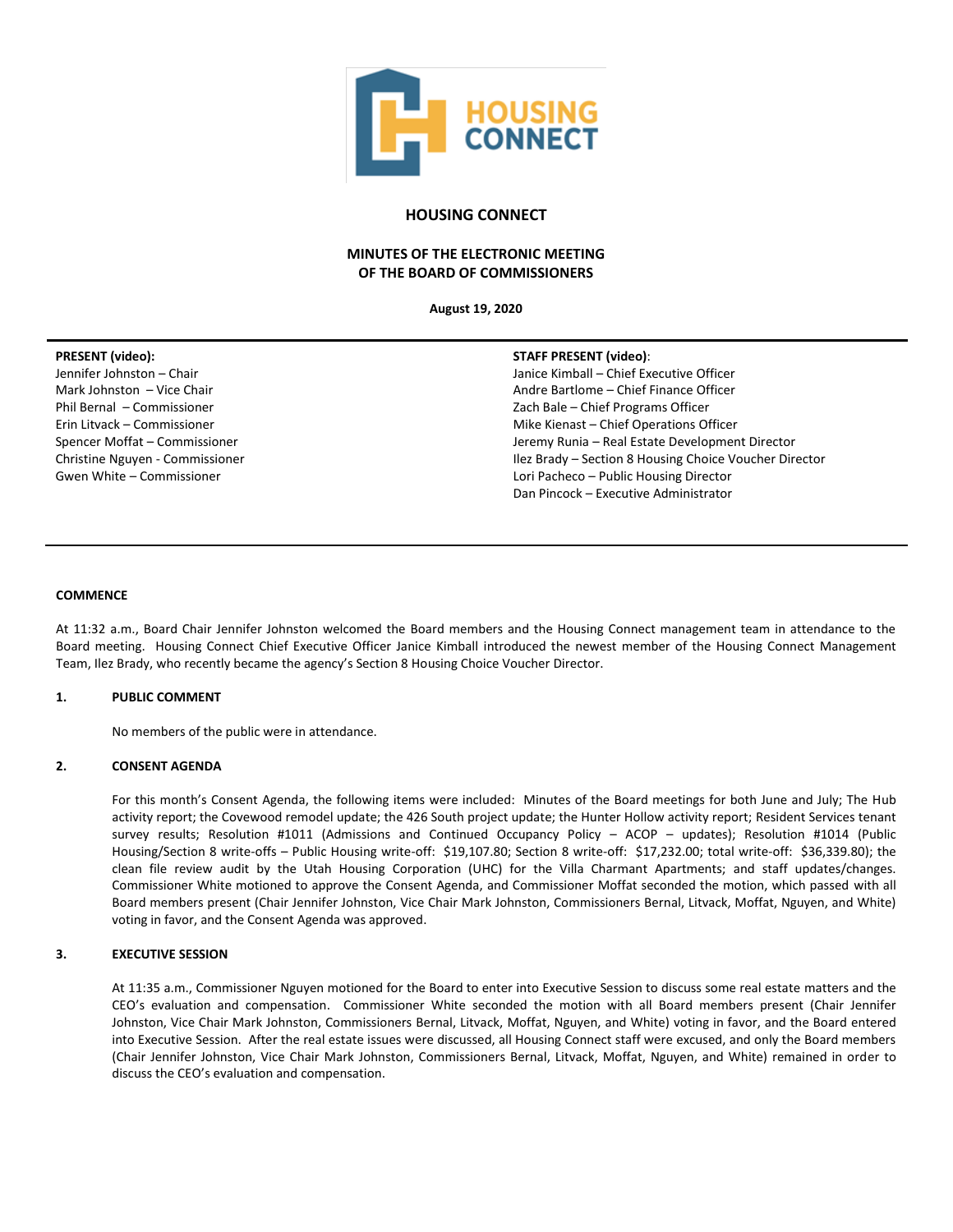At 12:39 p.m., Vice Chair Mark Johnston motioned for the Board to move out of Executive Session and back into regular (open) session, and Commissioner Litvack seconded the motion. All Board members present (Chair Jennifer Johnston, Vice Chair Mark Johnston, Commissioners Bernal, Litvack, Moffat, Nguyen, and White) voted affirmatively, and the Board returned to regular (open) session.

### **4. ACTION ITEMS**

The Board approved three resolutions:

- Resolution #1012 (Housing Choice Voucher Payment Standards interim adjustment): The payment standard for 1-bedroom units will be adjusted from \$964 to \$1,012 in order to match the City Housing Authority's payment standard. CEO Janice Kimball explained that this is an interim adjustment for 1-bedroom units, as one of Housing Connect's partners (the Veterans' Administration - VA) asked that the payment standard for 1-bedroom units be adjusted so that the VA could house clients. The VA had indicated it was willing to approve Housing Connect's application for vouchers if Housing Connect was willing to increase the payment standard.

Chief Finance Officer Andre Bartlome added in September, management will go back to the Board for the regularly scheduled payment standard change. When deciding to change payment standards, he said that the trade-off is if the payment standard is raised, it is good for the tenants (as they will have more leverage to find a better place to live) but that the agency serves less families, and receives less administrative funding. He noted that Housing Connect leadership felt that making an interim adjustment for 1-bedroom units was beneficial (instead of waiting until next month), and CEO Janice Kimball said that the VA has had a difficult time leasing up (because the subsidy wasn't enough).

Commissioner Litvack motioned to approve the resolution, with Commissioner Moffat seconding. The motion passed with all Board members present (Chair Jennifer Johnston, Vice Chair Mark Johnston, Commissioners Bernal, Litvack, Moffat, Nguyen, and White) voting in favor, and Resolution #1012 was approved.

- Resolution #1013 (Public Housing Agency – PHA - Annual Plan): CEO Janice Kimball provided some background on the resolution. Housing Connect submitted its annual Public Housing Agency (PHA) Plan to HUD in April. Due to COVID-19, however, HUD extended the submission deadline to all housing agencies, which allowed changes to be made to Housing Connect's Plan. Those changes were: an additional preference for 25 Section 8 Housing Choice Vouchers to be used for homeless individuals which will be prioritized by the Coordinated Entry System; and a preference for elderly households at the County High Rise (New City Plaza), with the exception of ADA/504 units.

There was a motion to approve the resolution by Commissioner Nguyen. Commissioner White seconded the motion, which passed with all Board members present (Chair Jennifer Johnston, Vice Chair Mark Johnston, Commissioners Bernal, Litvack, Moffat, Nguyen, and White) voting in favor. Resolution 1013 was approved.

- Resolution #1015 (Emergency preference voucher 60-day extension): Housing Connect CEO Janice Kimball explained that the extension requested will allow Housing Connect to house the rest of the families identified in Rapid Rehousing and to give them the time they need to use the vouchers. Commissioner Bernal motioned to approve the resolution, and Commissioner Nguyen seconded the motion, which passed which passed with all Board members present (Chair Jennifer Johnston, Vice Chair Mark Johnston, Commissioners Bernal, Litvack, Moffat, Nguyen, and White) voting in favor. Resolution 1015 was approved.

## **5. CEO's REPORT**

Housing Connect CEO Janice Kimball reported on the following topics:

- The organization is moving forward with transitioning family housing to the Community Development Corporation of Utah (CDCU). She showed a message from one of the new home buyers (who had been a Housing Connect client). To date, six homes have sold, with three more being closed on this week. Housing Connect is getting ready to transfer the next tranche of homes.

- Housing Connect is holding pretty well in regards to COVID-19: There are no new staff infections, although three more families in some of the agency's smaller family sites have reportedly tested positive. Housing Connect is concerned with schools re-opening and will keep a close watch on that. Staff have been told that the agency will re-assess the overall situation at the end of September as to whether any changes need to be made.

In May, Housing Connect has received just under \$500,000 in short-term rent assistance from Salt Lake County. This assistance has provided housing to 194 families. The average per month assistance is \$855. This funding is set to wind down, and the organization is waiting to see if there will be additional funding from the County or the State. Utah Community Action (UCA) is providing rent assistance, and Housing Connect is here to support them, if there's a capacity issue, but Housing Connect feels like that is going well.

- Recently, the agency has had an opportunity to partner with Lightspark Foundation, which is part of the Flourish to Nourish initiative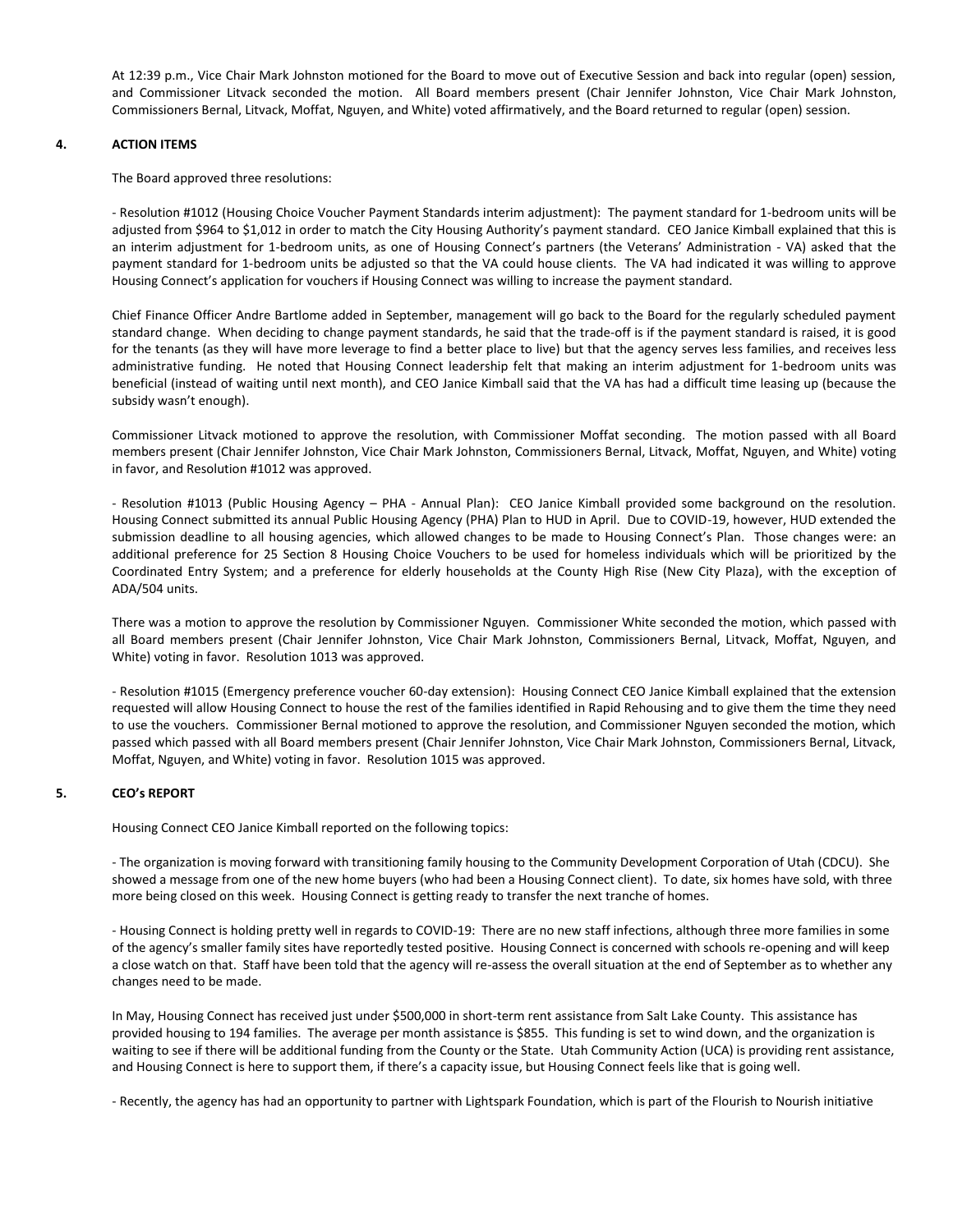and supports local restaurants, to provide meals to low-income households. Housing Connect is providing meals to 150 households five days a week partly through The Hub and our South Main family property and by rotating between some of the agency's larger congregate sites.

- In addition, Housing Connect has received two Award of Merit recognitions from national NAHRO: 1) website re-brand; and 2) Families BOND program, which serves families with children 0 to 5 years of age and works to provide them support. The organization has been encouraged to apply for the Award of Excelence.

- Lately, the agency has been looking at rent delinquencies. For non-Public Housing, the organization is owed \$54,000, \$34,000 of which can be attributed to COVID, so Housing Connect is referring people to community resources and working with them to arrange payment plans.

- HUD released a mobility demonstration Notice of Funding Availability (NOFA), using Section 8 vouchers and trying to help families lease up in areas of opportunity. Research has shown that there are better outcomes when children have access to better schools, jobs, and transportation. The agency is vetting this opportunity to see if it meets eligibility.

- Lastly, a lawsuit has been filed against Vecino/Bodhi (it's a slip-and-fall incident which occurred during construction) for which Housing Connect has been named in the suit. This has been turned over to Vecino's insurance company to address.

There was a discussion around the additional COVID funds and whether any of it is being used to expand inventory. CEO Janice Kimball explained that the funding received is specifically tied to Section 8 and Public Housing functions and that there really isn't an opportunity to acquire new properties or expand programs with this funding.

### **6. QUARTERLY DEPARTMENT REPORTS**

Financials: CFO Andre Bartlome talked about the financials and reported that overall they are looking good. He acknowledged that the agency has a lot of money in the bank (over \$12 million from the sale of the scattered sites) and that the agency should end the year well. In answer to Vice Chair Mark Johnston's question about whether Housing Connect's positive financials are in part because of less spending (due to COVID), he explained that Housing Connect is not counting any funds received as part of the CARES Act as revenue (rather, it is counted as deferred revenue), but he felt that the organization has run its programs well in most areas, and COVID hasn't affected the current programs as much as expected in the beginning. He also pointed out that the audit will be next month with the audit report being presented to the Board in October or November.

Section 8, Eligibility/Wait List, Public Housing, and Tax Credit properties: There were no questions about this report.

Resident Services and Supportive Housing: There were no questions about this report.

CEO Janice Kimball told the Board that it is Housing Connect's goal to provide these reports on a quarterly basis.

Chair Jennifer Johnston requested for any information which are significantly below or above capacity that it would be helpful if those reporting would indicate plans to bring back to capacity or any adjustments that are being made.

## **7. RESIDENT ADVISORY BOARD (RAB) REPORT**

Commissioner White provided the RAB report. The RAB members voted in the August meeting to amend the by-laws to allow for virtual (Zoom) meetings (as opposed to not meeting at all). She also had some questions and concerns about the chain of command and reporting resident issues to Housing Connect.

#### **8. COMMISSIONERS INPUT**

Vice Chair Mark Johnston who has been serving as the Board Vice Chair for a while suggested that the Board consider Commissioner Moffat for the Vice Chair position.

Commissioner Moffat said that he continues to see surprising numbers on land transactions – sales prices in locally in downtown Salt Lake City. Whatever thought, he said, of a housing slow down doesn't seem to be happening, but he added that Housing Connect is in a good position having some development underway, which will prove to be very good sites in the near future as prices continue to go up.

Chair Jennifer Johnston asked whether more potential office space is now converting to residential. Commissioner Moffat indicated it is but mentioned that the challenge for office space is that the leases are long-term and he is seeing a lot of sub-lease spaces on the market, but those leases don't "roll" for a couple of years. So, there's a rush to housing and industrial because those asset classes seem to be performing the most steadily. He said that out-of-state money is coming here and that is pricing a lot of local developers out, which